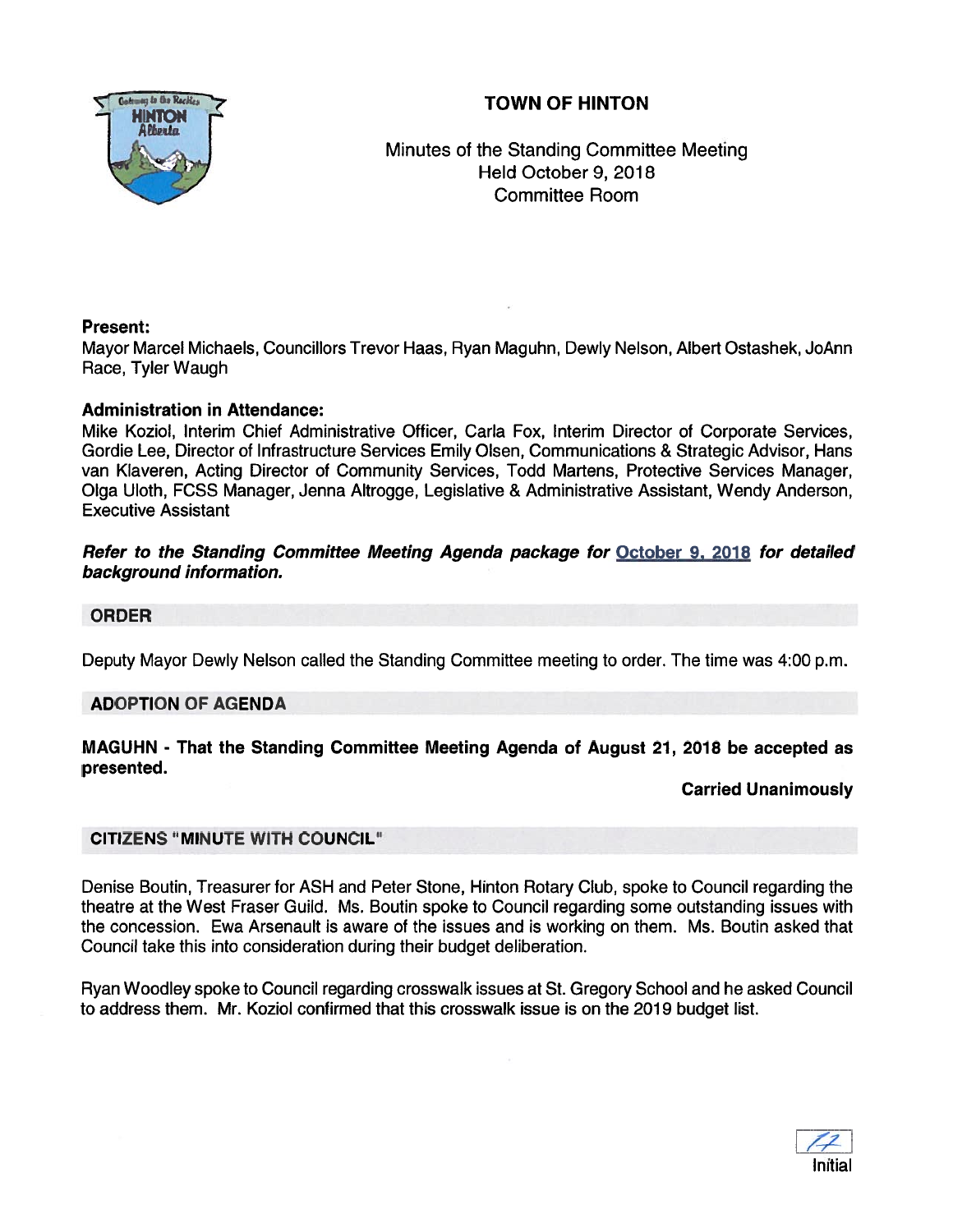#### DELEGATIONS AND PRESENTATIONS

#### Hinton Municipal Library

Hank Smit, Chair, and Haley Amendt, Manager of Library Services, provided Council with information on their <sup>2018</sup> activities. Mr. Smit provided Council with information on the libraries <sup>2019</sup> expenses. The library's financial ask for <sup>2019</sup> is \$5,000 less than last year (\$475,329 versus \$480,000).

#### Hinton Mountain Bike Association

Jay Hore, President of Hinton Mountain Bike Association (HMBA), provided Council with <sup>a</sup> short history of the group and their future <sup>p</sup>lans for 2019. HMBA and FRMA are working on the Bighorn Trail project which is in the <sup>p</sup>lanning stage and anticipated to start in 2019. Mr. Hore will provide Council with trail counter data which shows the usage numbers for the trails.

#### Hinton Fire Department Master Plan

Jeff Carlisle and Isaac Comandante of BEHR Integrated Solutions Inc. provided Council with <sup>a</sup> presentation on the propose<sup>d</sup> Hinton Fire Department Master Plan. The presentation is included in the October 9, 2018 agenda package.

M. Koziol left the room at 5:22 p.m. and returned at 5:25 p.m.

A break was called at 6:00 p.m., the meeting resumed at 6:08 p.m.

#### ACTION AND DISCUSSION ITEMS

#### 1. Fire Services Master Plan

MAGUHN - That Council direct Administration to bring back the Fire Services Master Plan to Regular Council.

> Consensus Achieved 6-1 For: Race, Maguhn, Michaels, Ostashek, Waugh, Haas Against: Nelson

### 2. Council-Appointed Board and Committees Update

NELSON - That Council direct Administration to include 1 member under 25 years of age at date of appointment and <sup>1</sup> member between the ages of <sup>26</sup> and <sup>35</sup> at date of appointment in the Community Sustainability Plan - Citizens Advisory Group membership.

> Consensus Achieved 6-1 For: Maguhn, Michaels, Nelson, Ostashek, Waugh, Haas Against: Race

Initial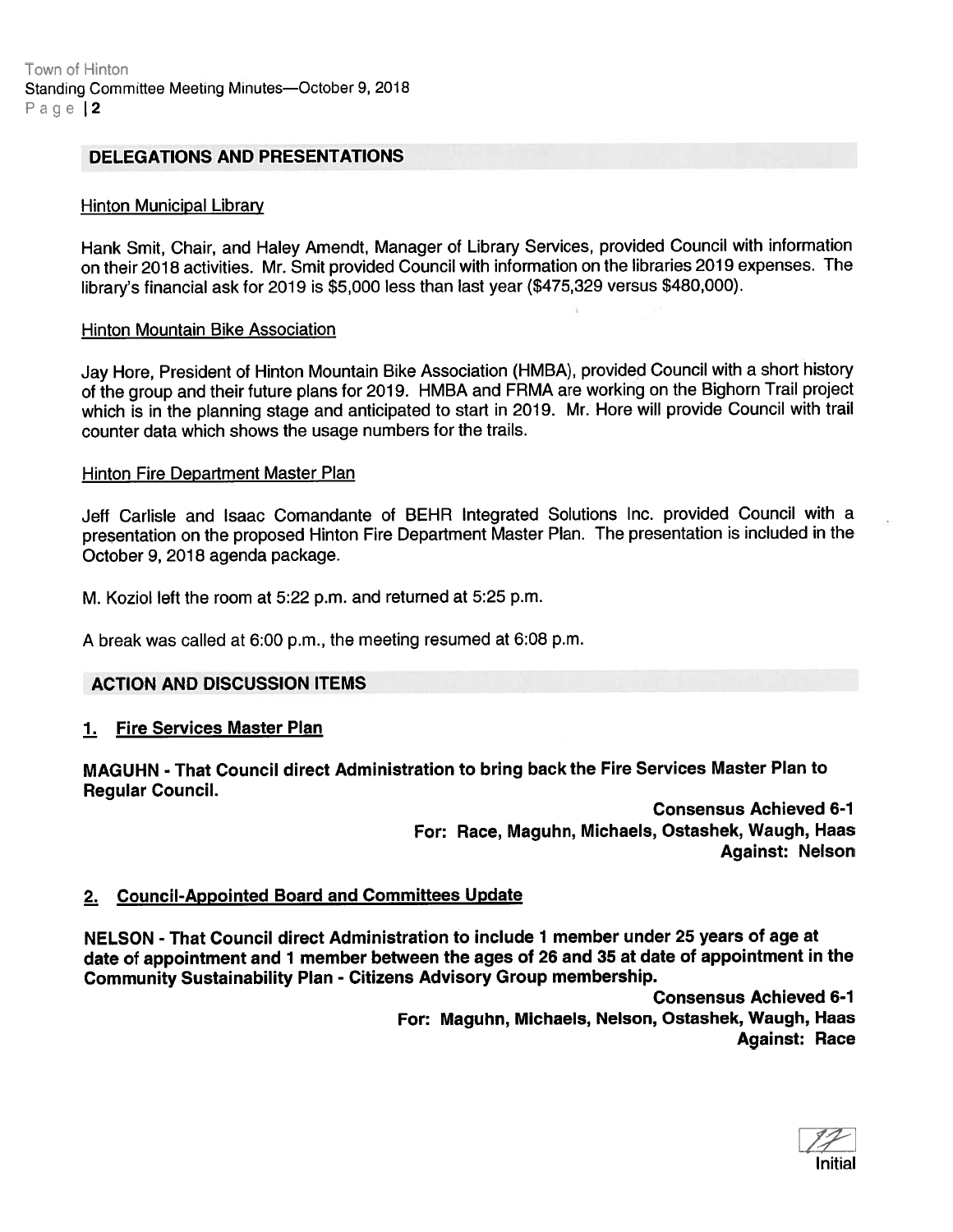HAAS - That Council direct Administration to postpone the Community Sustainability Plan — Community Advisory Group process until early <sup>2019</sup> when results of staff gran<sup>t</sup> application have been received

Consensus achieved 7-0

MAGUHN - That Council direct Administration to dissolve the Inter-Municipal Committee. Consensus Achieved 7-0

MAGUHN - That CouncI direct Administration to dissolve the Nominations Review Committee. Consensus Achieved 7-0

HAAS - That Council direct Administration to contact the Hinton Historical Society Coordinator and express Council's interest in her proceeding with the proposed Youth Council.

Consensus Achieved 7-0

E. Olsen left the meeting at 6:55 p.m.

## 3. Public Transit System Review

MAGUHN - That Council direct Administration to bring the Public Transit System Review report to the Regular Council Meeting of October 16, 2018.

Consensus Achieved 7-0

MICHAELS — that the meeting extend past four hours.

Carried Unanimously

#### ADDITIONAL INFORMATION

- 1. Urgent Matters from Council
- 2. Chief Administrative Officer Status Report
- 3. Executive Assistant Logistics Information

IN CAMERA

MICHAELS - That the Standing Committee Meeting of Council move In Camera.

Carried Unanimously

Carried Unanimously

The time was 8:12 p.m. G. Lee, T. Martens, H. van Klaveren, J. Altrogge and W. Anderson left the meeting.

## WAUGH - That the Standing Committee Meeting of Council move out of In Camera.

The time was 9:43 p.m.